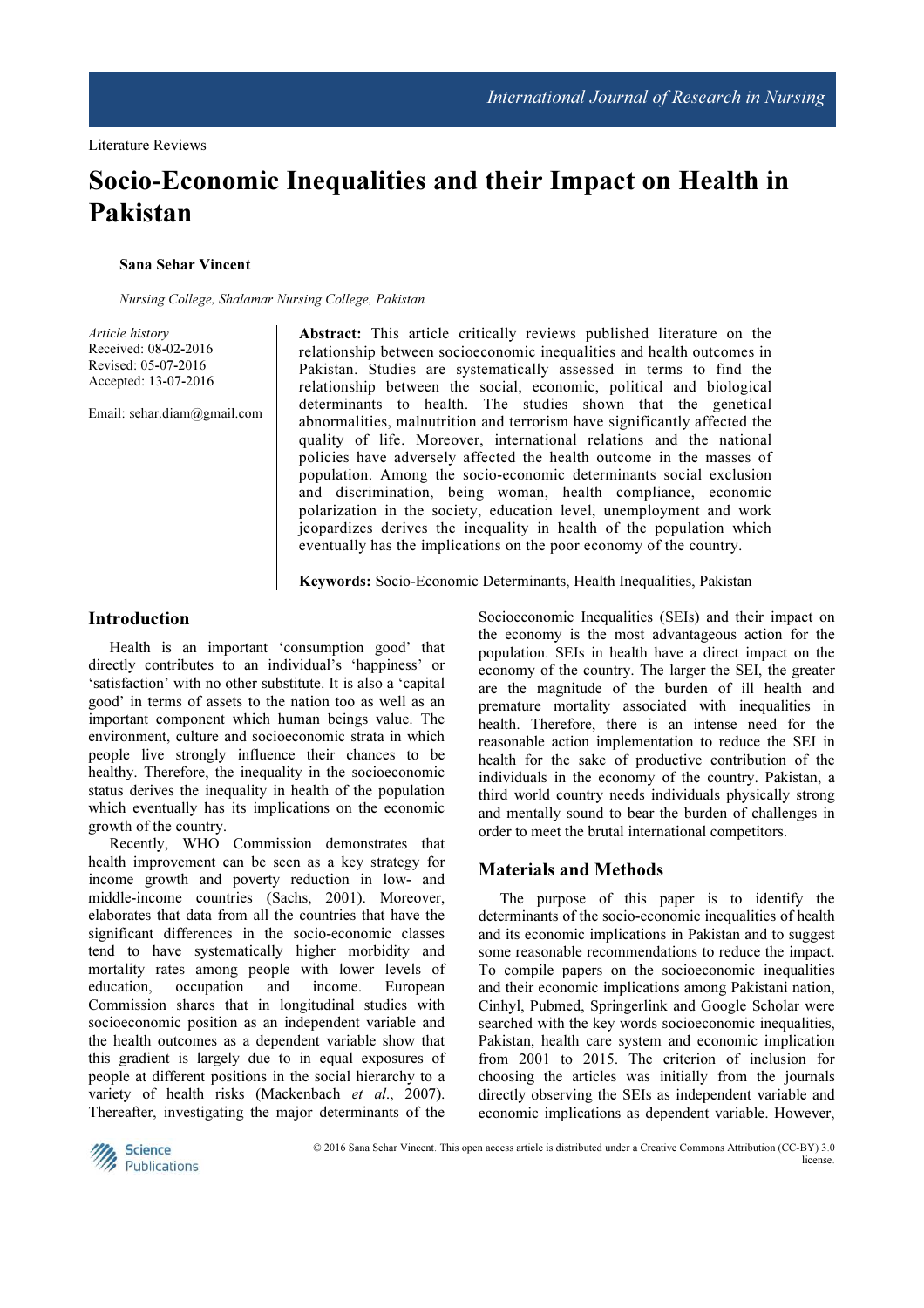up to the best knowledge there is no such study in the literature, thereafter the search was expanded with the subsequent terminologies i.e., social inequalities, health bills, cultural practices, unemployment and being women. The reference list of the several review articles (Gillani et al., 2011; Sachs, 2001; Shaikh and Hatcher, 2007) was searched to identify any additional articles. Each journal article that was identified by the search was carefully examined even if SEIs was not explicitly mentioned as an indicator in the abstract. In addition to this as there is very scarce data on the SEIs therefore, local and international newspapers were also searched for the relevant information. Altogether, 23 articles were collected which matched the search and directly indicated various implications of the SEIs in Pakistani society. Unfortunately, there was very few high quality studies carried out on SEIs or adequately assessed moderating factors within this subset of studies. Still it has obtained and covered many unfolded SEIs in Pakistani populations.

# Findings

#### Biological Determinants

Biological determinants have the indigenous role in the health of the individuals. Inheritance with the capacity and functionality of the body is the cornerstone in the effective utilization of the individual in societal roles. In Pakistani context the burden of the congenital abnormalities, malnutrition and terrorism has the great drift on the population health.

#### Natural Abnormalities

Gillani et al. (2011) reports that it is estimated that 2.5% of newborns, have a recognizable malformations at birth. Moreover 50% have the single malformation and the rest have the multiple malformations. Moreover Gillani et al. (2011) directed a study in Abbottabad over a period of 16 months on 2,360 patients admitted in NICU in tertiary care hospital and reports that about 10% of pediatric admissions have genetic conditions and 40% of surgical admissions are patients with congenital malformations. Furthermore, about 20-30% of infant mortality and 30-50% neonatal mortality is associated with congenital abnormalities.

#### **Malnutrition**

Pappas et al. (2008) headed a study in the 4035 government schools across the Pakistan enrolling the 203 116 girls. At baseline, 23.2% girls were stunted and 14.3% are wasted. There is a critical eye opener that in rural areas of Sindh along with 18.3% girls, 14.6% of boys were stunted too. Proponent of this, Aziz et al. (2012) conducted a cross-sectional study with multistage stratified sampling in a nationwide project of Higher Education Commission and reports the prevalence of 14% stunting among pediatric population. Alarmingly, UNICEF (2012) reports that moderate and severe stunting prevalence from 2007- 2011 is 44% among population of Pakistan which is the emergency situation. Hence, when there is not a vertical approach in the health care delivery system, agricultural department, food and nutrition departments and foreign affairs consequently, Pakistan is producing the nation with fragile bodies and with dull brains.

#### Terrorism

Bhattia et al. (2011) reports that from 2002 till 2009, there were 198 suicidal terrorist events occurred in 40 districts of Pakistan. On average, from 2002 to 2006 the average was four events per year whereas; it is increases to 1350% in the years 2007 to 2009 with 58 events per year. Raja (2013) reports that Pakistanis observe 235 suicide hits, 9,257 rocket attacks and 4,256 bomb explosions in last 5 years and has lost 49,000 lives since 9/11 attacks on United Sates in different terrorist activities with a large influx of the handicap individuals. Terrorism has devastated the physical and mental health of Pakistanis' and has a shaken economy vigorously.

# Political Determinants

#### International

The nuclear-armed nation of 180 million was considered too important to fail by the international alliance. Simultaneously, present government is just exploiting Pakistan's foreign policies related to Taliban to get the U.S. and IMF loan (Houreld, 2013). On above this International Monetary Fund is continuing to give loan to Pakistan on strict rules. Rana (2013) reports that the national debt under the present Pakistan Muslim League-Nawaz government in the last three has piled up debt to approximately Rs. 15 trillion; with the inflation rate of Rs. 6.9 is the devaluation of the rupee against the U.S., Dollar. This has flared up the poverty across the country and has tightened the living condition of the already struggling public.

#### National

The faulty policy and approaches of Pakistani government has places her to spends only 3.1% of its GDP on economic, social and community services with 43% on debt servicing. Only 0.8% is spent on health care (Shaikh and Hatcher, 2004). Pakistan has one of the most extended nationwide networks of public health care system with 796 hospitals, 482 RHCs, 4616 BHUs and 4144 dispensaries. Whereas, surprisingly there is the underutilization of these facilities due to many factors. Shaikh and Hatcher (2004) report that under-utilization is mainly due to restricted hours in health care facilities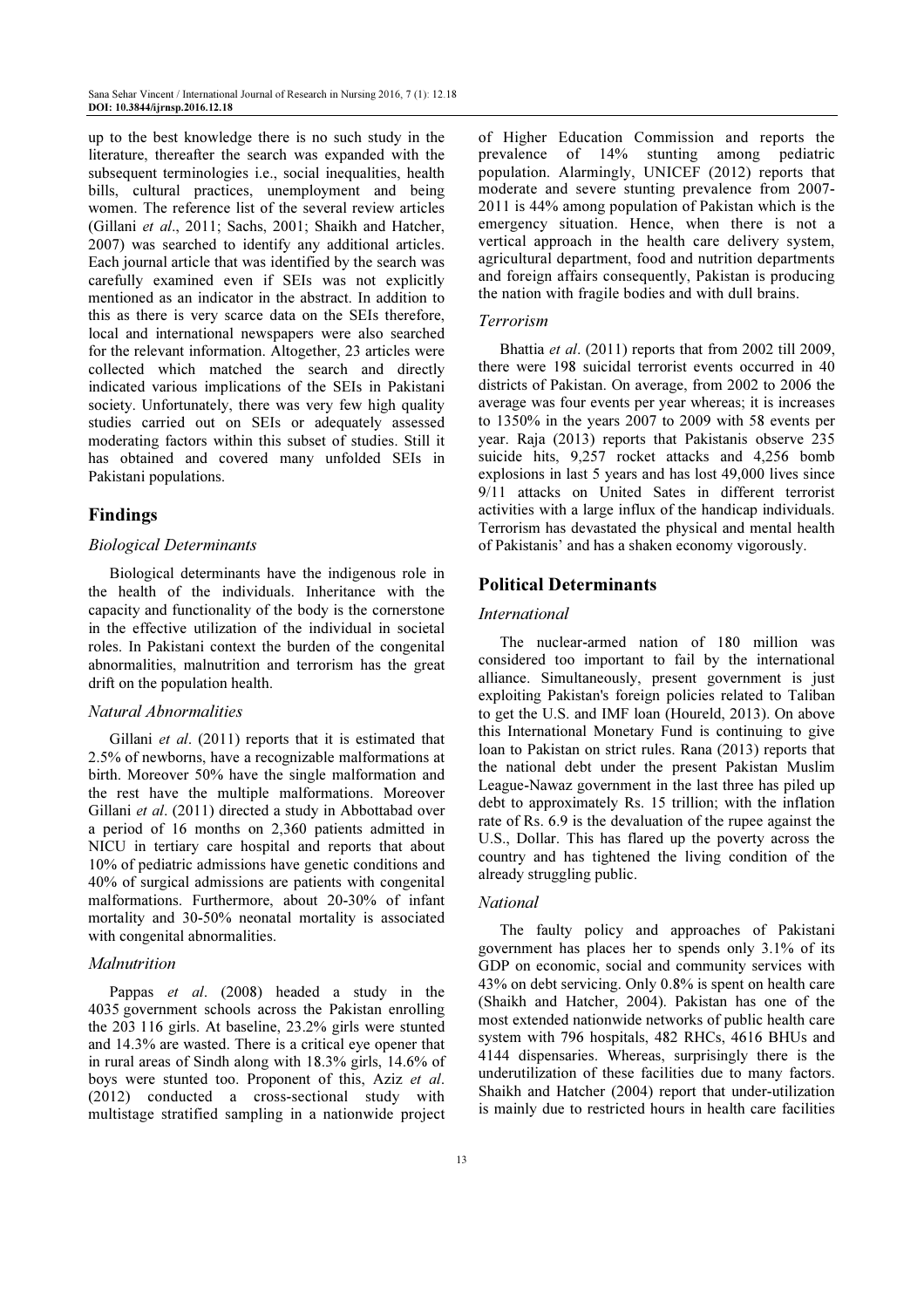and availability of the qualified female Health Care Professional's (HCP) up to 25% in BHUs and RHCs. This explains the dearth limitation of the proper health consultation by the general poor population who pays mainly OPC.

### Social Determinants

Health is grossly influenced by the social conditions and customs. Inequalities in social conditions give rise to unequal and unjust health outcomes for different social groups across the nation. In Pakistan inequalities in health bases on the ethnic groups, geographic areas gender etc., Moreover, these inequalities are not random, some strata are more socially disadvantaged groups have poorer health, greater exposure to health risks and poorer access to health services.

### Social Exclusion and Discrimination

Pakistanis observes sharp division on ethnic, linguistic, sectarian basis, caste, tribes, status and occupation. Firstly, Pakistan is facing the problem of discrimination on the national level with the Baluch people. The federal's government inability and reluctance to identify and tackle the problems along with not representing the genuine interest of the people by Baluch provincial government for long period has created the major gap in socio-economic segregation of locals (BMICS, 2010). Today Baluchistan has the alarming statistics of primary school education 19.8%, child labor 46.8%, domestic violence 61.5%, water treatment 3.5% and vaccination with the maximum coverage of polio only up to 46.1% (UNICEF, 2011). The discrimination next to insurgency in the province has led the population of 7,914,000 people forming the base of the socio-economic pyramid in Pakistan. Secondly, approximately one fourth of the Pakistani population is facing the dual disadvantageous position as being minority (Hindu and Christians) and belonging to the lower socio economic classes. They are frequently described "Achoots" or untouchables (IIDS, 2008). This provides the basis of the under privileged subgroups in the society and influence the uptake of the health services and adherence.

#### A Life Course Perspective being Woman

In Pakistan the segregation across the country in each ethnic group is based on the gender basis clearly. Culturally, women own the low status in the family and this prevents them from recognizing and raising their concerns about health needs (Malik and Courtney, 2011). Thereafter, women are usually deprived of the self-decision to spend money on their health and are mostly not allowed to visit a health facility alone (Shaikh and Hatcher, 2004). This dominant system of

values preserves that women have to confine to their home. Thereafter, half of the population has fewer uptakes of health care services. Although the life expectancy of the women is (WB, 2012) higher than the men in Pakistan but on contrary poses the poor quality of life. Through this division, genetically more viable and dedicated people are kept apart to be economical boosters for the nation. Education of women can resolve the disparity; bring respect, social liberty and decision making authority.

# Health Behaviors

Pakistan bears a high burden of communicable and chronic diseases yet alarmingly government doctor is consulted 1.2 times a year and the other health providers (other paramedics and dispensers) are visited 4.2 times a year (Shaikh and Hatcher, 2007). Government doctors' utilization is even lower in rural population as compared to urban population. Shaikh and Hatcher (2004) report that difference in language or a cultural gap of the HCP also creates a barrier of the patients in service utilization. Mostly the behavior is to delay the treatment initiation and usage of the home remedies or folk prescriptions. Whereas if the multiple symptoms develops for the longer period of time, then only health care professional were consulted.

## Economic Determinants

# Economic Polarization in Society

There is the vast economic polarization within the Pakistani society. Lack of social security system makes the poor more vulnerable in terms of affordability and choice of health care professionals (Shaikh and Hatcher, 2004). About 76% goes out of pocket cost in general population is a certain barrier in seeking health care. In addition to this, transportation to the health care facility and other charges spent for the treatment make the consultation more distressing (Malik and Wasay, 2011).

#### Education

Education of the nation is the foundation for the strong economy of the nation. Education system of Pakistan is based on unequal lines. There is a private sector, nourishing with genuine education to elite class and producing the leaders and bureaucrats. Whereas, the public sector which is providing obsolete education producing the workforce for the upper class with the little capacity to challenge the system. Memon (2007) argues that the education system of Pakistan has the shortcomings of quality, relevance and inadequate research. Surprisingly, Pakistan is ranked at 113th out of 120 registered UN members according to the research conducted by UNESCO (Takkar, 2013). There is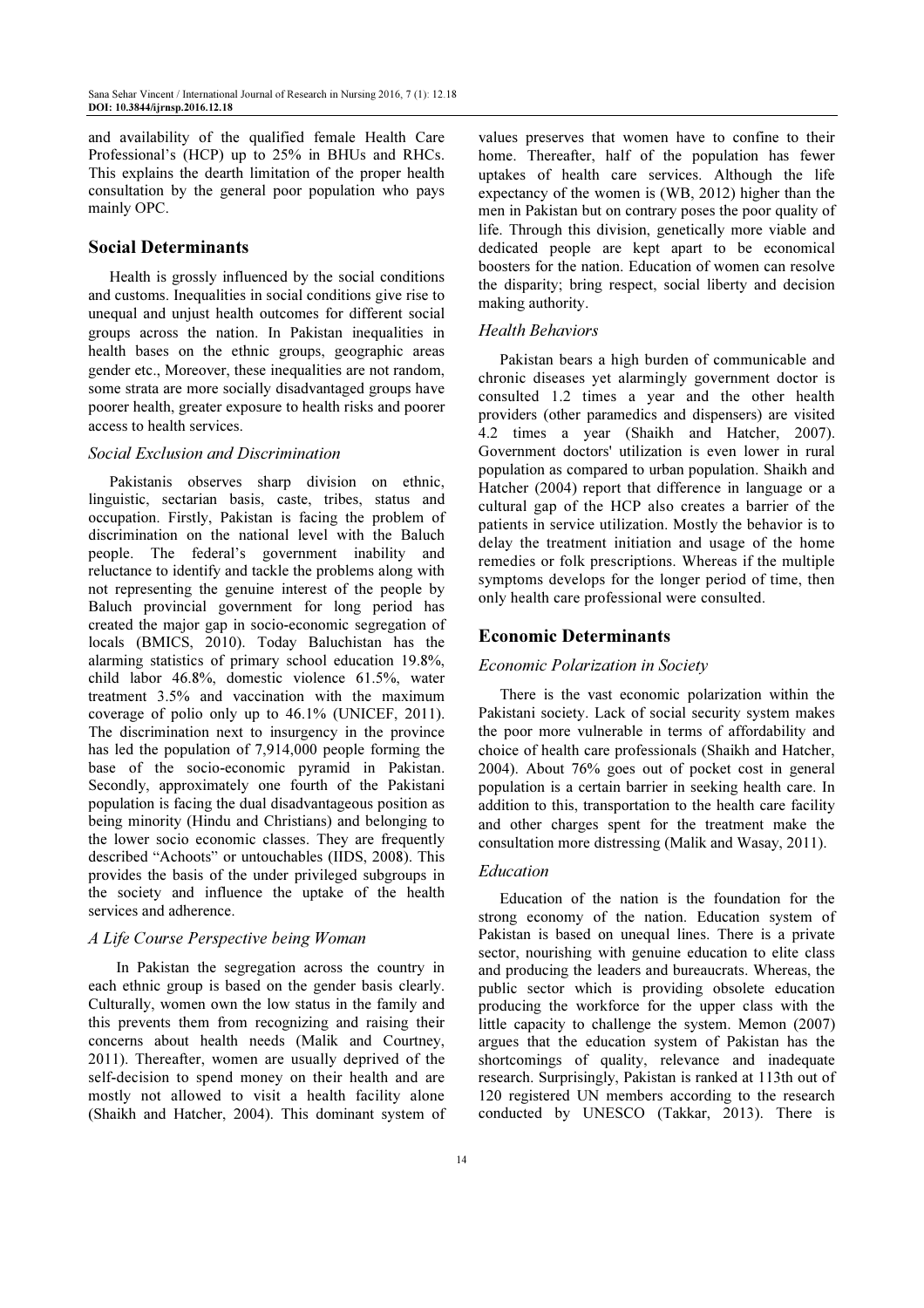enormous need to make the changes in the syllabus to develop the critical thinking rather than learn by rote the content. This prepares children to participate actively and productively in society and economy.

# Unemployment and Workplace Jeopardizes

World economic outlook reports that Pakistan has the unemployment rate of 9.2%. "It is documented that cumulatively terrorism has cost Pakistan around 33.02% of its real national income i.e., terrorism costs Pakistan around 1% of real GDP per capita growth every year" (Mehmood, 2013). This has made the economy of Pakistan more permeable to poverty. The work force is facing the dual problem in the ruined economy of initially to find the job and the other is to pursue for the job according to their qualifications. Therefore the employees are forced to work in the sub-standard condition with no occupational and health safety and with less incentives. Moreover, females are the more vulnerable group as of being the easy victim of the employers' manipulations. Siegrista and Marmot (2004) highlight the evidence from epidemiological studies on associations of stressful work, as defined by high demand and low control, with cardiovascular risk and disease and other additional poor health indicators.

# Discussion

In the present study, it is revealed that the biological determinants have an indigenous role in the health of the individuals. Inheritance with the capacity and functionality of the body is the cornerstone in the effective utilization of the individual in societal roles. Unfortunately, every year there were people born with congenital diseases (Gillani et al., 2011; Zaman, 2011). A possible reason for this can be the cousinage marriages, malnutrition in pregnancy and multiple pregnancies (Bhutta et al., 2009; Khor, 2003; Zaman, 2011).

In addition to this study, malnutrition among children is the most important reason for poor health among the young ones in Pakistan which is extensively discussed in the studies conducted in different areas (Baig-Ansari et al., 2006; Khuwaja et al., 2005; Shah et al., 2003). Terrorism has devastated the physical and mental health of Pakistanis' and has shaken economy drastically (Hussain, 2010; Looney, 2004; Momani, 2004), whereas these activities have not only inducted many handicaps but also alter the lifestyles of the survivors (Riedel, 2008; Shah, 2010).

International debt is a curse on Pakistan and because of this government is not having enough to spend on the basic needs of the nation (Houreld, 2013; Rais and Anwar, 2012). Additionally, many studies and surveys quote that the faulty policy and corruption in Pakistan has placed it to spend a very small proportion on health (Green et al., 2010; Javaid, 2010). Inequalities in social

conditions give rise to in equal and unjustified health outcomes for different social groups across the nation. In Pakistan, inequalities in health are based on ethnicity, geographic areas and gender etc. Discrimination in Pakistan among the people is the greatest issue. In South Asia, Pakistan is a country carrying a great burden of discrimination due to many factors like religion, sects, cast, color and creed. Furthermore, gende discrimination in South Asia is a well-documented fact (Delavande and Zafar, 2013). Social exclusion is the other factor which is demolishing the health of the marginalized groups which is persistent in other studies as well (Arbaci and Malheiros, 2010; Mumtaz et al., 2012; 2011). Culturally, women are given a low status in Pakistani families and this result in poor health seeking behavior. Females in Pakistan are entitled to low social status as they do not carry the family name, cannot continue the family trade and are not expected to provide any care to their parents when they are old (Andersson et al., 2010; Qadir et al., 2011). Apart from this, unemployment is also extensively claimed to be one of the main issues behind the emerging inequalities among the masses of Pakistan. The possible reasons behind it in Pakistan are the low international financial investments in Pakistan, corruption and bad governance (Shabbir et al., 2012; Cheema and Atta, 2014).

Health inequalities have the origin in the SEIs therefore it is necessary to plan the strategies to tackle this burning issue. The recommendation comprises on the plan of action at the socio-economic status and the determinants of the inequalities which lead to the gross health of the population and have the economical results of the nation was given Fig. 1.



Fig. 1. Stages of intervention to address socioeconomic inequalities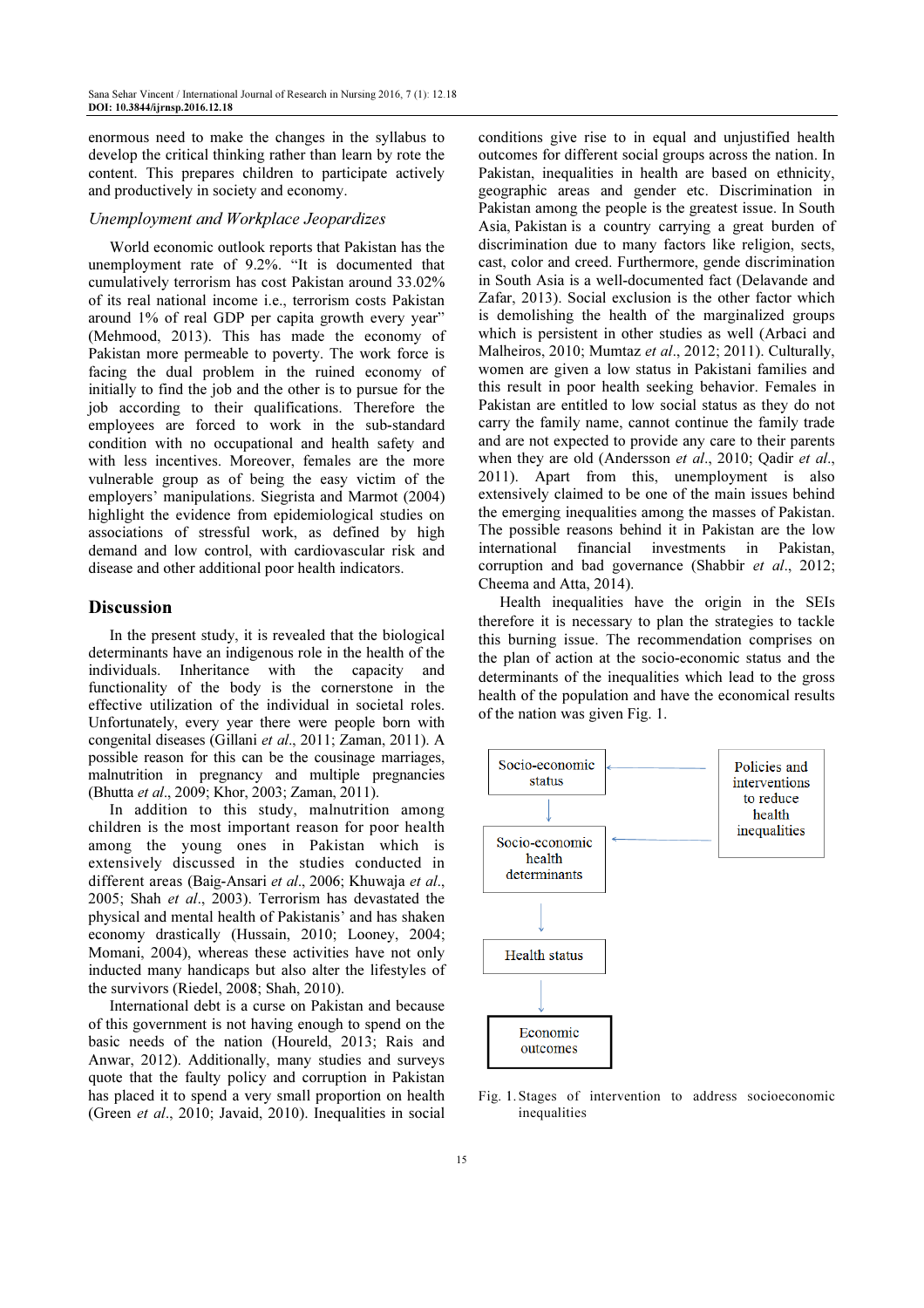The strategy covers "upstream" measures of targeting socioeconomic disadvantage strata and "downstream" measures targeting accessibility and quality of healthcare services (Mackenbach and Stronks, 2002). The upstream included firstly the interventions and polices targeting the socioeconomic disadvantage through firstly; the international loan with the high interest rate should be avoided by the government. The legislation should take action and formulated the policies to involve in taking the debt with the consensus of the all democratic parties in the national assembly. Secondly, government should strive for the promotion of the quality education especially to those who belong to the lower socio economic classes. Thirdly, adequate taxation on the aristocrats in the society to invest the money in the antipoverty policies e.g., providing the micro finances, finding paid employments to the lower socio economic classes. "Downstream" measures usually target accessibility and quality of healthcare services and there should be the formation of vertical health care system to provide the integrated health care delivery. Moreover health education should be more emphasized.

#### Strengths and Limitations of the Study

The strength of this study is that it is the first literature review in the Pakistan on the topic. Moreover, this study has gathered rich data on the biological, political, social and economical determinants of inequalities affecting the masses in Pakistan.

The major limitation of this study is that there unfortunately, there were too few high quality studies that reported the concept of the SEIs in Pakistani context. Moreover, there were no such studies which give the direct association of different factors of the SEIs on the economy of the country.

#### Implications for Research and Policy

SEIs in health have the direct impact on the economy of the country. The larger the SEIs, the greater are the magnitude of the burden of ill health and premature mortalities. Therefore there is the intense need for the reasonable action implementation to reduce the SEI in health for the sake of productive contribution of the individuals in the economy of the country. Pakistan, the third world country needs physically strong and mentally sound individuals to bear the burden of challenges in the brutal international competitors. This review has confirmed that there are relationship between SEIs and poor health of the individuals. For the future researchers this research will provide a base to for the hypothesis formulation and testing the correlation of different variables of SEIs.

# Conclusion

Health is mainly significantly affected by the socioeconomic status of the division in the society and on the abilities to generate wealth. Government of Pakistan need to have the stringent formulation of the policies with the effective implementation to break the wishers cycle of the lower socio-economic division effecting with poor health are driven to be less weight age in the economy and remain poor. The synergic efforts by the public and private health care system are needed in achieving the greater accountability, transparency and efficiency. Reduction in the socioeconomic inequality and equity in health care systems is the key to economical success of Pakistan!

## Acknowledgement

I want to thank Dr. Tazeen Sayed Ali (Associate Professor, School of Nursing, The Aga Khan University) for guidance with the topic of such a great impact. I also like to show my gratitude to the Ms. Neelofer Khan (Assistant Professor, University of Health Sciences) for sharing her expertise in languag during the course of research. In addition to this, thanks to all the "anonymous" reviewers of "International Journal of Nursing Research" for their constructive feedback. Moreover, any errors is our own and should not tarnish the reputations of these esteemed persons.

### Funding Information

This is a stand-alone literature review; hence no funding agency provided support to conduct research, preparation of the article or submission of the work.

# Ethical Concerns

Following ethical concerns were considered during the literature review:

- This is a stand-alone literature review hence authorship is limited to the primary author
- Article is completely original work and other's work has been appropriately cited or quoted. Moreover, it was made sure reports of original research should present an accurate account of the work performed
- This article is not submitted r published in the form of an abstract; publication as an academic thesis; publication as an electronic preprint
- All the researches included reported the data in the aggregate form to maintain the anonymity of the participants in the review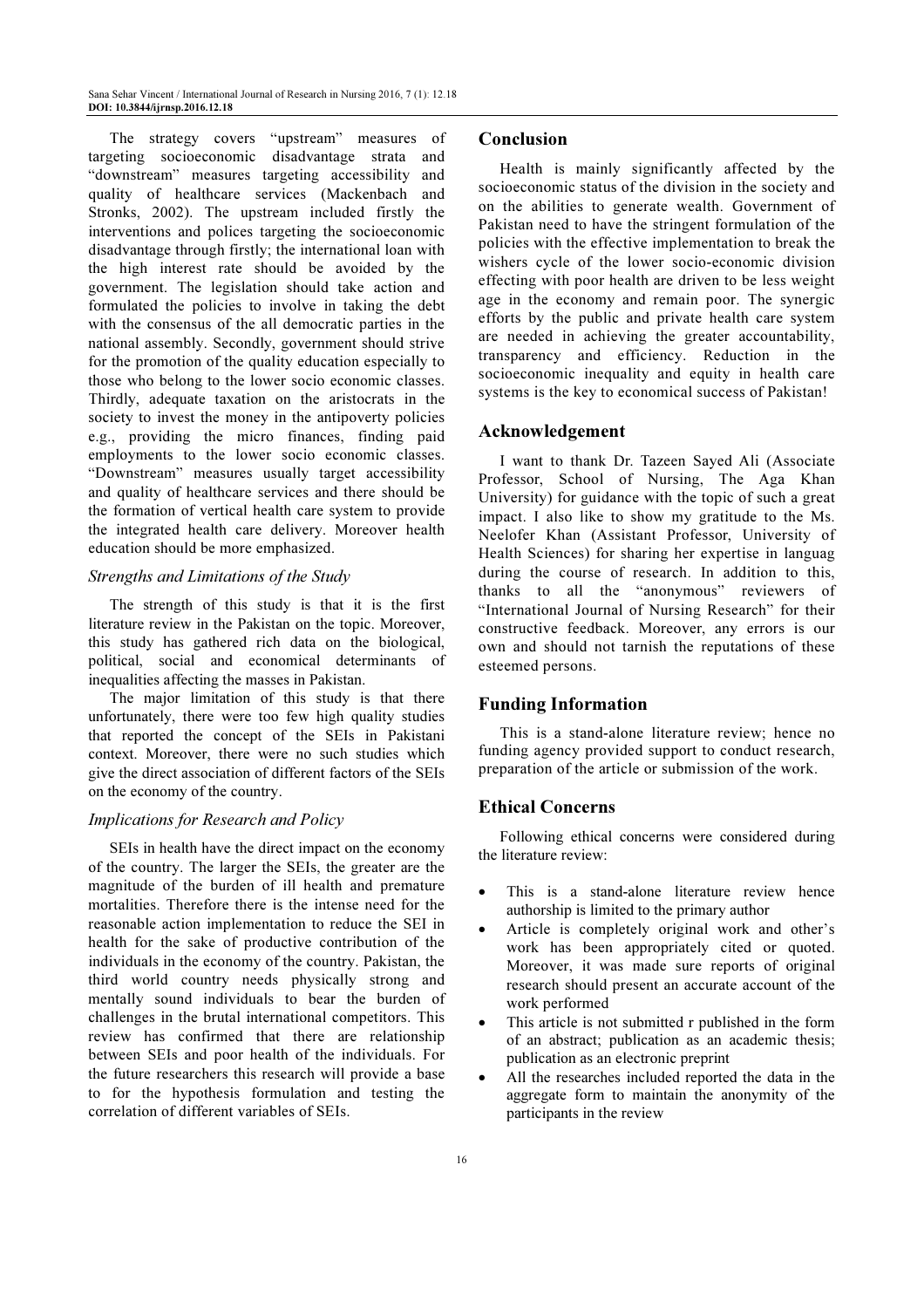## References

Andersson, N., A. Cockcroft, U. Ansari, K. Omer and N.M. Ansari et al., 2010. Barriers to disclosing and reporting violence among women in Pakistan: Findings from a national household survey and focus group discussions. J. Interpersonal Violence, 25: 1965-1985.

DOI: 10.1177/0886260509354512

- Arbaci, S. and J. Malheiros, 2010. De-segregation, peripheralisation and the social exclusion of immigrants: Southern European cities in the 1990s. J. Ethnic Migrat. Stud., 36: 227-255. DOI: 10.1080/13691830903387378
- Aziz, S., W. Noor-ul-Ain, R. Majeed, I. Qayum and I. Ahmed et al., 2012. Growth centile charts (anthropometric measurement) of Pakistani pediatric population. J. Pak. Med. Assoc., 62: 367-377. PMID: 22755283
- Baig-Ansari, N., M.H. Rahbar, Z.A. Bhutta and S.H. Badruddin, 2006. Child's gender and household food insecurity are associated with stunting among young Pakistani children residing in urban squatter settlements. Food Nutr. Bull., 27: 114-127. DOI: 10.1177/156482650602700203
- BMICS, 2010. Planning and development. Balochistan Multiple Indicator Cluster Survey, Department Government of Balochistan.
- Bhattia, J.A., A. Mehmood, M. Shahidb, S.A. Bhattia and U. Akhtarc et al., 2011. Epidemiological patterns of suicide terrorism in the civilian Pakistani population. Int. J. Injury Control Safety Promot., 18: 205-211. PMID: 21462019
- Bhutta, Z.A., A. Rizvi, F. Raza, S. Hotwani and S. Zaidi et al., 2009. A comparative evaluation of multiple micronutrient and iron-folic acid supplementation during pregnancy in Pakistan: Impact on pregnancy outcomes. Food Nutrit. Bull., 30: S496-S505.

DOI: 10.1177/15648265090304S404

- Cheema, A.R. and A. Atta, 2014. Economic determinants of unemployment in Pakistan: Co-integration analysis. Int. J. Bus. Soc. Sci., 5: 209-221.
- Delavande, A. and B. Zafar, 2013. Gender discrimination and social identity: Experimental evidence from urban Pakistan. FRB New York Staff Report. DOI: 10.2139/ssrn.2198386
- Gillani, S., N.H.S. Kazmi, S. Najeeb, S. Hussain and A. Raza, 2011. Frequencies of congenital anomalies among newborns admitted in nursery of Ayub Teaching Hospital Abbottabad, Pakistan. J. Ayub Med. Coll. Abbottabad, 23: 117-121. PMID: 22830164
- Green, D., R. King and M. Miller-Dawkins, 2010. The global economic crisis and developing countries. Oxfam Policy Pract.: Agric. Food Land, 10: 67-138.
- Houreld, K., 2013. IMF team visits Pakistan to kick the tires on economic reforms.
- Hussain, S.E., 2010. Terrorism in Pakistan: Incident patterns, terrorists' characteristics and the impact of terrorist arrests on terrorism.
- Javaid, U., 2010. Corruption and its deep impact on good governance in Pakistan. Pak. Econom. Soc. Rev., 48: 123-134. DOI: 10.2307/41762417
- Khor, G.L., 2003. Update on the prevalence of malnutrition among children in Asia. Nepal Med. Coll. J., 5: 113-122. PMID: 15024783
- Khuwaja, S., B.J. Selwyn and S.M. Shah, 2005. Prevalence and correlates of stunting among primary school children in rural areas of southern Pakistan. J. Tropical Pediatr., 51: 72-77. DOI: 10.1093/tropej/fmh067
- WB, 2012. Life expectancy at birth, female (years). World Bank.
- IIDS, 2008. Long behind schedule: A study on the plight of shedule caste Hindus in Pakistan. Indian Instituite of Dalit Studies.
- Looney, R., 2004. Failed economic take-offs and terrorism in Pakistan: Conceptualizing a proper role for U.S. assistance. Asian Survey, 44: 771-793. DOI: 10.1525/as.2004.44.6.771
- Mackenbach, J.P. and K. Stronks, 2002. A strategy for tackling health inequalities in the Netherlands. Brit. Med. J., 325: 1029-1033. DOI: 10.1136/bmj.325.7371.1029
- Mackenbach, J., W.J. Meerding and A. Kunst, 2007. Economic implications of socio-economic inequalities in health in the European Union. European Commision, Netherlands.
- Malik, M.A. and M. Wasay, 2011. Economics of health and health care in Pakistan. J. Pak. Med. Assoc., 63: 814-815.
- Malik, S. and K. Courtney, 2011. Higher education and women's empowerment in Pakistan. Gender Educ., 23: 29-45.

DOI: 10.1080/09540251003674071

- Mehmood, S., 2013. Terrorism and the macroeconomy: Evidence from Pakistan.
- Memon, G.R., 2007. Education in Pakistan: The key issues, problems and the new challenges. J. Manage. Soc. Sci., 3: 47-55.
- Momani, B., 2004. The IMF, the U.S. war on terrorism and Pakistan. Asian Affairs: Am. Rev., 31: 41-51. DOI: 10.3200/AAFS.31.1.41-51
- Mumtaz, Z., B. O'Brien, A. Bhatti and G.S. Jhangri, 2012. Are community midwives addressing the inequities in access to skilled birth attendance in Punjab, Pakistan? Gender, class and social exclusion. BMC Health Services Res., 12: 326-326. DOI: 10.1186/1472-6963-12-326